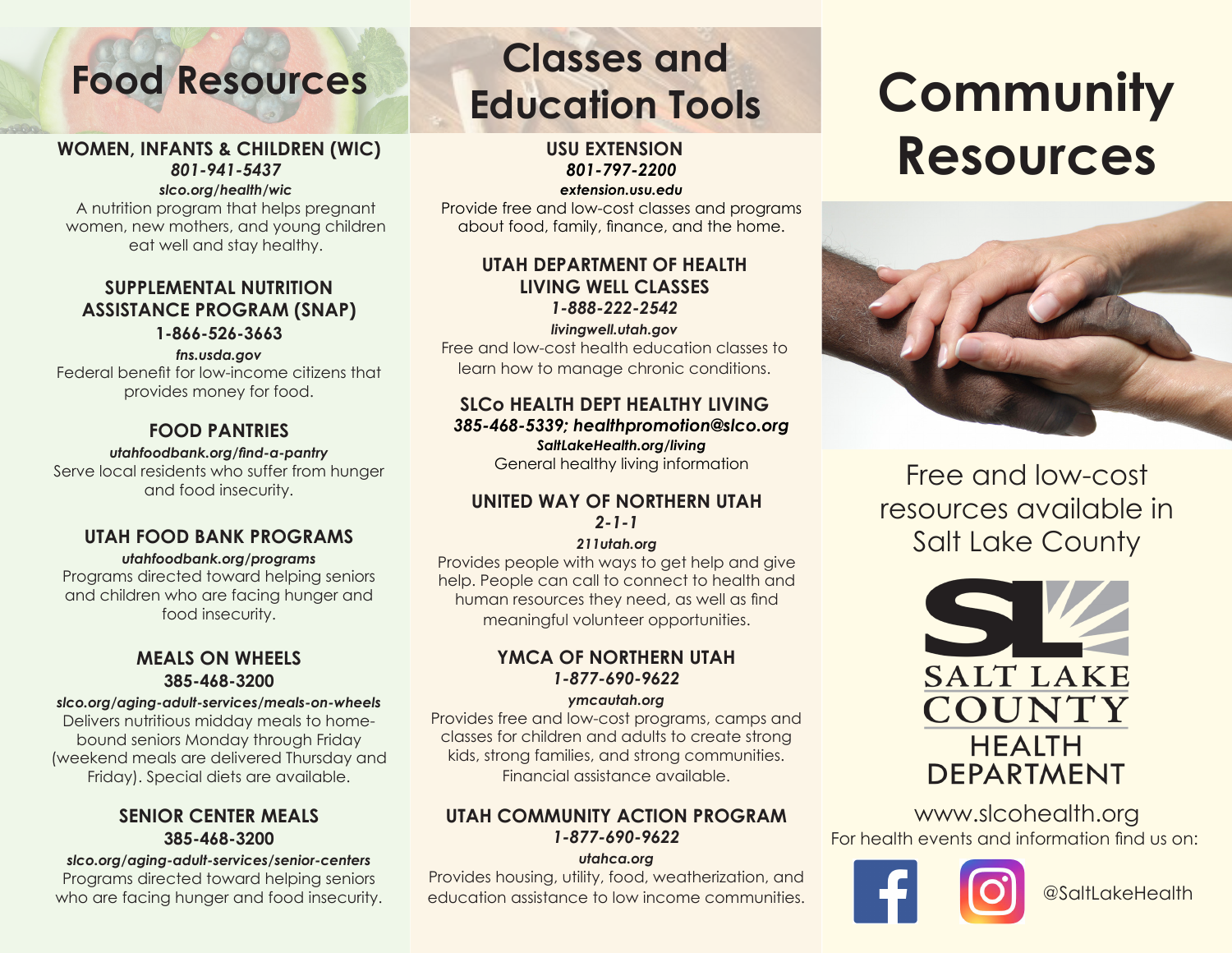### **FREE OR LOW COST MEDICAL CLINICS**

*livingwell.utah.gov/docs/ndpp/SafetyNetClinics\_ SLCo.pdf*

### **UTAH ASTHMA HOME VISITING PROGRAM** *385-468-5250*

*health.utah.gov/asthma* Free asthma education and environmental assessment of your home.

### **RXCONNECT** *801-221-0265*

### *health.utah.gov/rxconnectutah*

Links individuals with the necessary resources to obtain required prescriptions.

### **IMMUNIZATIONS** *385-465-SHOT (7468)*

### *slco.org/health/immunizations*

Offers all required and recommended immunizations for children, adolescents, and adults.

### **COUNSELING SERVICES**

*FAMILY SUPPORT CENTER 801-955-9110 familysupportcenter.org*

*FAMILY COUNSELING CNTR 801-261-3500 familycounselingcenterutah.com*

| <b>CRISIS LINE (24-hours)</b>              | 801-587-3000 |
|--------------------------------------------|--------------|
| <b>MEDICAID MENTAL HEALTH 877-370-8953</b> |              |

# **Health Services**

**TOBACCO PREVENTION AND CESSATION** *385-468-4080 1-800–QUIT NOW waytoquit.org*

### **NURSE FAMILY PARTNERSHIP** *385-468-3955*

### *slco.org/health/home-visiting/nurse-family-partnership*

Free nurse home visiting program for first time, low-income parents and their child.

### **EYE CARE 4 KIDS** *801-255-8525*

### *eyecare4kids.org*

Provides professional eyecare to low income, visually impaired children and underserved families.

### **DOMESTIC VIOLENCE RESOURCES**

| <b>YWCA Shelter</b>                         | 801-537-8604 |
|---------------------------------------------|--------------|
| <b>SOUTH VALLEY SANCTUARY</b>               | 801-255-1095 |
| UTAH DOMESTIC VIOLENCE HOTLINE 801-597-5465 |              |

### **FREE OR LOW COST DENTAL SERVICES**

| <b>DONATED DENTAL CLINIC</b>  | 801-972-2747                 |
|-------------------------------|------------------------------|
| ROSEMAN U DENTAL              | 801-878-1200                 |
| <b>U OF U DENTAL SERVICES</b> | 801-587-6453                 |
| <b>MIDVALE CBC DENTAL</b>     | 385-887-9002                 |
| <b>SACRED CIRCLE</b>          | 801-359-2256                 |
| <b>SLCC DENTAL CLINIC</b>     | 801-957-6001<br>801-713-4200 |

### **INJURY PREVENTION** *385-468-5277*

### *SaltLakeHealth.org/injury*

Works to prevent injuries by providing formal education programs dedicated to senior citizen fall prevention, car seat safety, and teen driver safety.

### **ENVIRONMENTAL HEALTH** *385-468-3860*

### *SaltLakeHealth.org*

Focuses on food handler cards and household hazardous waste program.

### **VEHICLE REPAIR ASSISTANCE PROGRAM**  *385-468-3837*

### *SaltLakeHealth.org/air*

Financial assistance for low-income, vehicle owners whose vehicles fail the emissions test.

### **YOUTH SERVICES** *385-468-4500*

### *slco.org/youth*

Specializes in after school programs, job training, safe place program, and counseling.

### **WOMEN'S CANCER SCREENINGS** *800-717-1811*

### **slco.org/health/healthy-living/bewise**

Free cancer and cardiovascular risk screenings to low-income women ages 40-64.

### **AGING AND ADULT SERVICES** *385-468-3200*

### **slco.org/aging-adult-services**

Provides access to senior transportation, active aging programs, caregiver support, home care, meals on wheels, and legal services.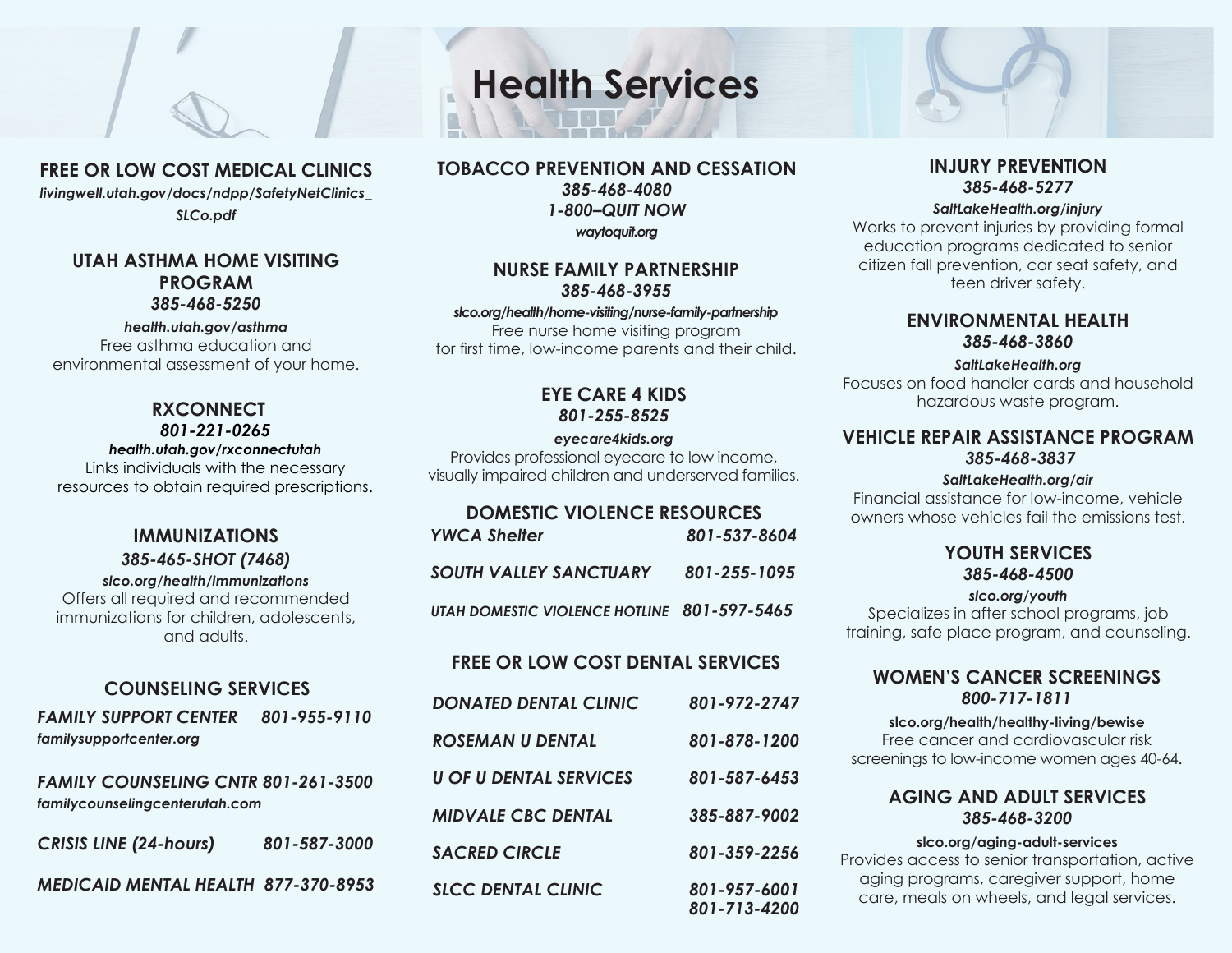## **Recursos de Comida**

### **MUJERES, INFANTES Y NIÑOS (WIC)** *801-941-5437*

### *SaltLakeHealth.org/wic*

Un programa basado en nutrición que ayuda a las mujeres embarazadas, las madres nuevas y los niños pequeños a comer bien y mantenerse saludable.

### **PROGRAMA DE ASISTENCIA DE NUTRICIÓN SUPLEMENTARIA (SNAP) 1-866-526-3663**

### *fns.usda.gov*

Beneficio federal para ciudadanos de bajos ingresos que proporciona dinero para alimentos.

### **BANCOS DE COMIDA**

*utahfoodbank.org/find-a-pantry*

Para residentes locales que sufren de hambre e inseguridad alimentaria.

### **PROGRAMAS DE UTAH FOOD BANK** *utahfoodbank.org/programs*

Programas dirigidos a ayudar a personas mayores y niños que sufren de hambre e inseguridad alimentaria.

### **COMIDAS A DOMICILIO 385-468-3200**

### *slco.org/aging-adult-services/meals-on-wheels*

Ofrece almuerzos nutritivos para personas mayores que no pueden salir de sus hogares de lunes a viernes (comidas de fin de semana se entregan jueves y viernes). Dietas especiales están disponibles.

### **COMIDAS EN LOS CENTROS PARA PERSONAS MAYORES 385-468-3200**

*slco.org/aging-adult-services/senior-centers* Programas dirigidos a ayudar a personas mayores que sufren de hambre e inseguridad alimentaria.

## **Clases y Herramientas Educativas**

### **EXTENSIÓN DE LA UNIVERSIDAD** *801-797-2200*

*extension.usu.edu*

Proporciona una variedad de clases y programas gratuitos y de bajo costo sobre comida, familia, finanzas y hogar.

### **EL DEPARTAMENTO DE SALUD DE UTAH CLASES PARA VIVIR SALUDABLE** *1-888-222-2542*

*livingwell.utah.gov* Clases de educación de salud para aprender cómo manejar las condiciones crónicas.

### **EL DEPTO. DE SALUD DEL CONDADO DE SALT LAKE PROGRAMA DE VIVIR SALUDABLE** *385-468-5339/healthpromotion@slco.org*

*SaltLakeHealth.org/living*

Información general de salud.

### **UNITED WAY DEL NORTE DE UTAH** *2-1-1*

### *211utah.org*

Brinda a las personas formas de obtener ayuda y dar ayuda. Las personas pueden llamar para conectarse con recursos de salud y servicios humanos que necesitan, y para encontrar oportunidades voluntariado significativas.

### **YMCA DEL NORTE DE UTAH** *1-877-690-9622 ymcautah.org*

Ofrece programas, campamentos y clases gratuitas y de bajo costo para niños y adultos para crear niños, familias y comunidades fuertes. Asistencia financiera disponible.

### **PROGRAMA DE ACCIÓN COMUNITARIA EN UTAH** *1-877-690-9622*

*utahca.org*

Provee vivienda, servicios públicos, alimentos y climatización ayuda a personas de bajos ingresos.

## **Recursos de la Comunidad**



Recursos gratuitos o de bajo costo en el Condado de Salt Lake



www.slcohealth.org Para eventos de salud e información, encuéntrenos en



@SaltLakeHealth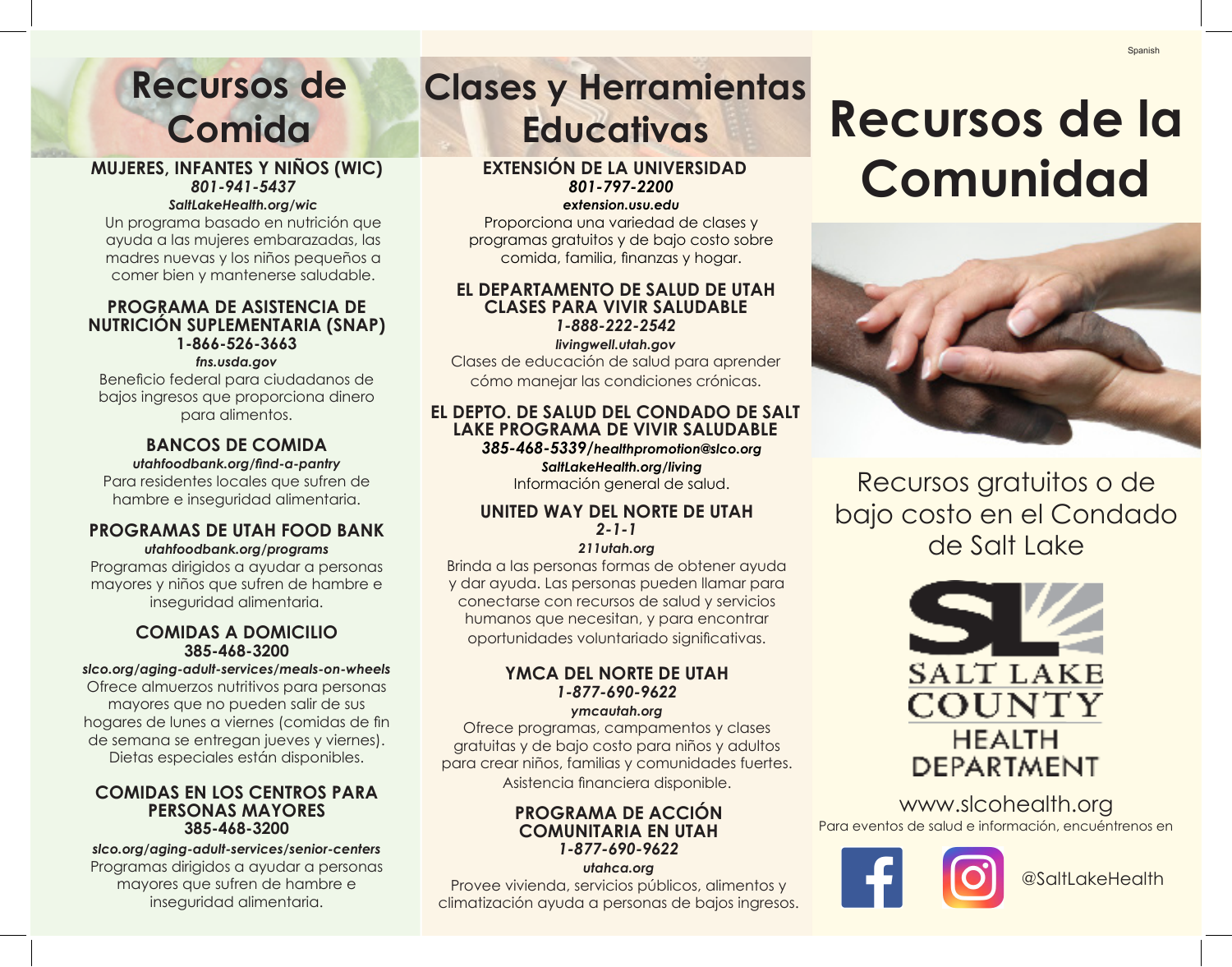### **CLÍNICAS MÉDICAS GRATUITAS O DE BAJO COSTO**

*livingwell.utah.gov/docs/ndpp/SafetyNetClinics\_*

*SLCo.pdf*

### **UTAH ASMA VISITAS A DOMICILIO** *385-468-5250*

### *health.utah.gov/asthma*

Educación gratuita sobre el asma y evaluación ambiental de su hogar.

### **RXCONNECT** *801-221-0265*

### *health.utah.gov/rxconnectutah*

Un programa que conecta a los individuos calificados con los recursos para obtener las medicinas requeridas.

### **INMUNIZACIONES** *385-465-SHOT (7468)*

*SaltLakeHealth.org/imms*

Ofrece todas las vacunas requeridas y recomendadas para niños, adolescentes, y adultos.

### **DETECCIÓN DE CÁNCER EN MUJERES** *800-717-1811*

### **slco.org/health/healthy-living/bewise**

Pruebas gratuitas de detección de cáncer y riesgo cardiovascular para mujeres de bajos ingresos entre 40 y 64 años.

### **SERVICIOS DE CONSEJERÍA**

*CENTRO DE APOYO FAMILIAR 801-955-9110 familysupportcenter.org*

| CENTRO DE ORIENTACIÓN FAMILIAR<br>familycounselingcenterutah.com | 801-261-3500 |
|------------------------------------------------------------------|--------------|
| LINEA DE CRISIS<br>(abierta las 24-horas)                        | 801-587-3000 |
| SALUD MENTAL DE MEDICAID                                         | 877-370-8953 |

### **Servicios de Salud**

**PREVENCIÓN Y CESACIÓN DEL TABACO** *385-468-4080 1-855-DEJELO-YA dejeloya.org*

### **ASOCIACIÓN DE ENFERMERIA-FAMILIA** *385-468-3955*

### *slco.org/health/home-visiting/nurse-family-partnership*

Programa gratuito de visitas a domicilio por una enfermera para madres primerizas; las visitas continúan hasta que el niño tenga 2 años.

### **CUIDADO DE LOS OJOS PARA NIÑOS** *801-255-8525*

**eyecare4kids.org**

Proporciona la salud visual profesional para bajos ingresos, los niños con discapacidad visual y las familias de bajos recursos. **PROGRAMA DE ASISTENCIA DE**

### **RECURSOS DE VIOLENCIA DOMESTICA**

| <b>YWCA</b>                  | 801-537-8604 |
|------------------------------|--------------|
| Sanctuario del Valle Sur     | 801-255-1095 |
| Linea de Violencia Doméstica | 801-897-5465 |

### **SERVICIOS DENTALES GRATUITOS O DE BAJO COSTO**

| <b>CLINICA DENTAL DONADA</b>    | 801-972-2747                 |
|---------------------------------|------------------------------|
| ROSEMAN U DENTAL                | 801-878-1200                 |
| <b>U OF U SERVICOS DENTALES</b> | 801-587-6453                 |
| <b>MIDVALE CBC DENTAL</b>       | 385-887-9002                 |
| <b>SACRED CIRCLE</b>            | 801-359-2256                 |
| <b>SLCC CLINICAL DENTAL</b>     | 801-957-6001<br>801-713-4200 |

### **PREVENCIÓN DE LESIONES** *385-468-5277*

### *SaltLakeHealth.org/injury*

Trabaja para prevenir lesiones al proporcionar programas de educación formal dedicados a la prevención de caídas para la tercera edad, la seguridad de los asientos de seguridad y la seguridad de los conductores adolescentes.

### **SALUD AMBIENTAL** *385-468-3860 SaltLakeHealth.org*

Se centra en la tarjeta de manipulador de alimentos y el programa de desechos peligrosos del hogar.

### **REPARACIÓN DE VEHÍCULOS**  *385-468-3837*

### *SaltLakeHealth.org/air*

Asistencia financiera para propietarios de vehículos de bajos ingresos cuyos vehículos ha fallado en la inspección de emisiones.

### **SERVICIOS PARA LA JUVENTUD** *385-468-4500*

### *slco.org/youth*

Se especializa en programas después de la escuela, capacitación laboral, programa de lugar seguro y asesoramiento.

### **SERVICIOS PARA PERSONAS MAYORES**  *385-468-3200*

### **slco.org/aging-adult-services**

Provee acceso a transporte, programas de actividad fisica, apoyo para cuidadores de mayores, cuidado en el hogar, comidas a domicilio y servicios legales.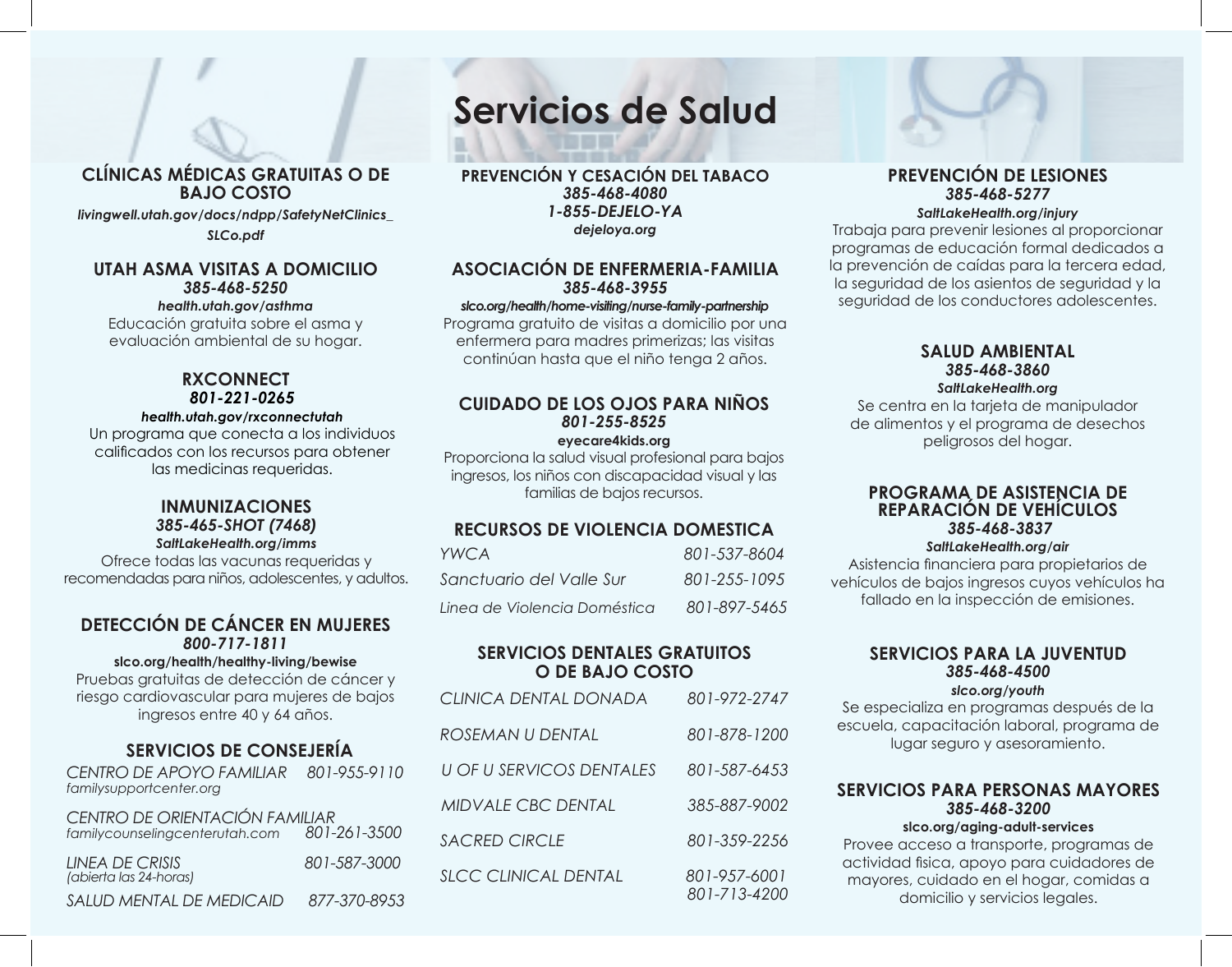# **Nguồn Thực Phẩm Lớp Học và**

### **PHỤ NỮ, TRẺ SƠ SINH & TRẺ EM (WIC)** *801-941-5437*

### *SaltLakeHealth.org/wic*

Một chương trình dinh dưỡng nhằm giúp phụ nữ mang thai, mới làm mẹ, và các em nhỏ ăn ngon và duy trì sức khỏe.

### **CHƯƠNG TRÌNH TRỢ GIÚP DINH DƯỠNG BỔ SUNG (SNAP) 1-866-526-3663**

### *fns.usda.gov*

Trợ cấp liên bang dành cho các công dân có thu nhập thấp, nơi cung cấp tiền cho thực phẩm.

### **KHO THỰC PHẨM**

*utahfoodbank.org/find-a-pantry* Phục vụ các cư dân địa phương đang chịu đói và các bất ổn về lương thực.

### **CHƯƠNG TRÌNH NGÂN HÀNG THỰC PHẨM UTAH**

### *utahfoodbank.org/programs*

Các chương trình trực tiếp giúp đỡ những người cao tuổi và trẻ em đang chịu đói và đối mặt với các bất ổn về lương thực.

### **PHÁT CÁC BỮA ĂN 385-468-3200**

### *slco.org/aging-adult-services/meals-on-wheels*

Ofrece almuerzos nutritivos para personas Phát các bữa trưa dinh dưỡng đến những người cao tuổi bị cô lập ở nhà từ thứ Hai đến thứ Sáu (các bữa ăn cuối tuần được phân phát vào thứ Năm và thứ Sáu). Có sẵn các khẩu phần đặc biệt.

### **CÁC BỮA ĂN TRUNG TÂM NGƯỜI CAO TUỔI 385-468-3200**

*slco.org/aging-adult-services/senior-centers* Các chương trình trực tiếp giúp đỡ những người cao tuổi đang chịu đói và đối mặt với các bất ổn về lương thực.

# **Công Cụ Giáo Dục**

### **EXTENSIÓN DE LA UNIVERSIDAD** *801-797-2200*

*extension.usu.edu*

Cung cấp các lớp học và chương trình miễn phí và chi phí thấp về thực phẩm, gia đình, tài chính, và nhà cửa.

### **SỞ Y TẾ UTAH CÁC LỚP HỌC SỐNG KHỎE** *1-888-222-2542*

*livingwell.utah.gov* Các lớp giáo dục y tế miễn phí và chi phí thấp để học cách quản lý các tình trạng sức khỏe mãn tính.

### **SỐNG KHỎE SỞ Y TẾ SLCo** *385-468-5339 healthpromotion@slco.org*

*SaltLakeHealth.org/living* Thông tin sống khỏe tổng quát

### **UNITED WAY DEL NORTE DE UTAH** *2-1-1*

### *211utah.org*

Cung cấp cho mọi người các cách thức cho và nhận hỗ trợ. Mọi người có thể kết nối các nguồn y tế và nhân sinh mà họ cần, cũng như tìm kiếm các cơ hội tình nguyện có ý nghĩa.

### **YMCA DEL NORTE DE UTAH** *1-877-690-9622*

### *ymcautah.org*

Cung cấp các chương trình, hội trại và lớp học miễn phí và chi phí thấp cho trẻ em và người trưởng thành để đào tạo ra những đứa trẻ khỏe mạnh, gia đình mạnh mẽ và cộng đồng vững chắc. Có sẵn hỗ trợ tài chính.

### **CHƯƠNG TRÌNH HÀNH ĐỘNG CỘNG ĐỒNG UTAH** *1-877-690-9622*

*utahca.org*

Cung cấp nhà ở, các tiện ích, thực phẩm, tiết kiệm điện năng, và hỗ trợ giáo dục cho các cộng đồng thu nhập thấp.

# **Nguồn Lực Cộng Đồng**



Có sẵn các nguồn lực miễn phí và chi phí thấp ở Salt Lake County



www.slcohealth.org

Để biết thêm thông tin và các sự kiên y tế hãy liên hệ với chúng tôi trên:



@SaltLakeHealth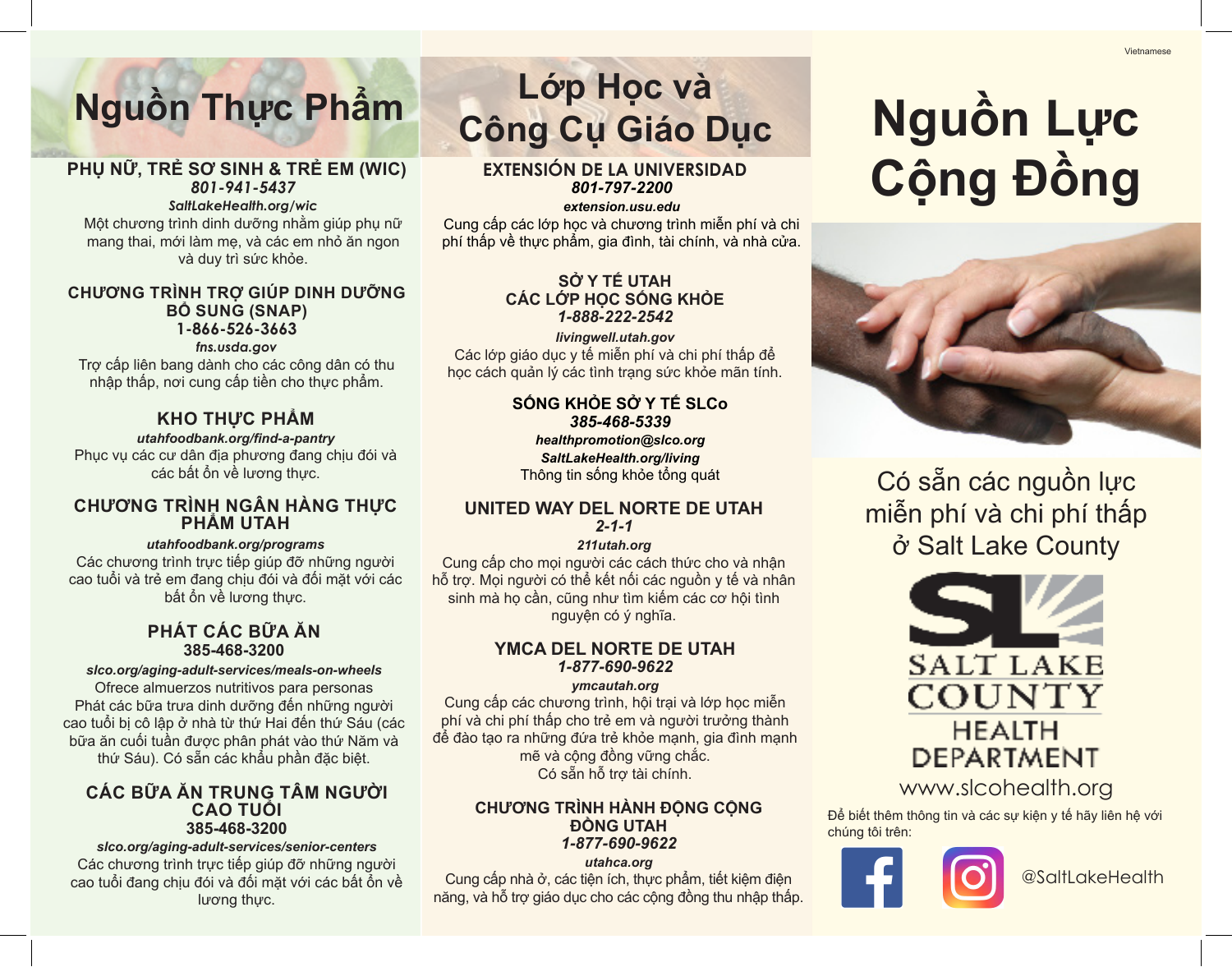### **CLÍNICAS MÉDICAS GRATUITAS O DE BAJO COSTO**

*livingwell.utah.gov/docs/ndpp/SafetyNetClinics\_*

*SLCo.pdf*

### **CHƯƠNG TRÌNH CHĂM SÓC HEN SUYỄN TẠI GIA UTAH** *385-468-5250*

*health.utah.gov/asthma*

Miễn phí giáo dục về bệnh hen suyễn và đánh giá môi trường nhà ở của quý vị.

### **RXCONNECT** *801-221-0265*

### *health.utah.gov/rxconnectutah*

Kết nối những cá nhân với các nguồn lực cần thiết để nhận được các đơn thuốc theo yêu cầu.

### **TIÊM NGỪA** *385-465-SHOT (7468)*

*SaltLakeHealth.org/imms*

Đáp ứng tất cả các dạng tiêm ngừa bắt buộc và được khuyến cáo cho trẻ em, thanh niên và người lớn.

### **SÀNG LỌC UNG THƯ DÀNH CHO PHỤ NỮ** *800-717-1811*

**slco.org/health/healthy-living/bewise**

Sàng lọc nguy cơ bệnh ung thư và tim mạch miễn phí cho phụ nữ độ tuổi 40-64 có thu nhập thấp.

### **CÁC DỊCH VỤ TƯ VẤN**

*TRUNG TÂM HỖ TRỢ GIA ĐÌNH 801-955-9110 familysupportcenter.org*

*TRUNG TÂM TƯ VẤN GIA ĐÌNH 801-261-3500 familycounselingcenterutah.com*

*ĐƯỜNG DÂY NÓNG (24 giờ) 801-587-3000*

*SỨC KHỎE TÂM THẦN MEDICAID 877-370-8953*

### **PHÒNG CHỐNG VÀ BỎ HÚT THUỐC LÁ** *385-468-4080 1-800–QUIT NOW waytoquit.org*

**Dịch Vụ Y Tế**

### **CỘNG TÁC CHĂM SÓC GIA ĐÌNH** *385-468-3955*

### *slco.org/health/home-visiting/nurse-family-partnership*

Chương trình chăm sóc tại gia miễn phí Dành cho bố mẹ mới có kinh nghiệm lần đầu, có thu nhập thấp, và con cái của họ.

### **CHĂM SÓC MẮT CHO TRẺ EM** *801-255-8525*

### **eyecare4kids.org**

Cung cấp dịch vụ chăm sóc mắt chuyên nghiệp cho trẻ em bị tật mắt và gia đình không có điều kiện, thu nhập thấp. **CHƯƠNG TRÌNH GIÚP ĐỠ SỬA XE**

### **CÁC NGUỒN HỖ TRỢ LIÊN QUAN VẤN ĐỀ BẠO LỰC GIA ĐÌNH**

| <b>YWCA</b>            | 801-537-8604 |
|------------------------|--------------|
| SOUTH VALLEY SANCTUARY | 801-255-1095 |
|                        |              |

*ĐƯỜNG DÂY NÓNG VỀ BẠO LỰC GIA ĐÌNH UTAH 801-897-5465*

### **CÁC DỊCH VỤ NHA KHOA MIỄN PHÍ HOẶC CHI PHÍ THẤP**

| <b>DONATED DENTAL CLINIC</b>  | 801-972-2747                 |
|-------------------------------|------------------------------|
| ROSEMAN U DENTAL              | 801-878-1200                 |
| <b>U OF U DENTAL SERVICES</b> | 801-587-6453                 |
| <b>MIDVALE CBC DENTAL</b>     | 385-887-9002                 |
| <b>SACRED CIRCLE</b>          | 801-359-2256                 |
| <b>SLCC DENTAL CLINIC</b>     | 801-957-6001<br>801-713-4200 |

### **PHÒNG NGỪA CHẤN THƯƠNG** *385-468-5277*

### *SaltLakeHealth.org/injury*

Làm việc để phòng ngừa các chấn thương thông qua việc cung cấp các chương trình giáo dục chính thức nhằm ngăn ngừa té ngã dành cho người cao tuổi, an toàn ghế ngồi trong xe hơi và an toàn cho những thiếu niên lái xe.

### **SỨC KHỎE MÔI TRƯỜNG** *385-468-3860*

### *SaltLakeHealth.org*

Tập trung vào các thẻ xử lý thực phẩm và chương trình xử lý chất thải nguy hiểm ở hộ gia đình.

## *385-468-3837*

### *SaltLakeHealth.org/air*

Hỗ trợ tài chính dành cho những người chủ xe có thu nhập thấp mà xe của họ không thông qua được kỳ kiểm tra khí thải

### **DỊCH VỤ THANH NIÊN** *385-468-4500*

### *slco.org/youth*

Chuyên cung cấp các chương trình sau giờ học, đào tào nghề nghiệp, chương trình nơi an toàn và tư vấn.

### **CÁC DỊCH VỤ NGƯỜI CAO TUỔI VÀ TRƯỞNG THÀNH**  *385-468-3200*

### **slco.org/aging-adult-services**

Giúp tiếp cận phương tiện đi lại dành cho người cao tuổi, các chương trình người già năng động, hỗ trợ chăm sóc sức khỏe, chăm sóc tại gia, phân phát các bữa ăn, và các dịch vụ pháp lý.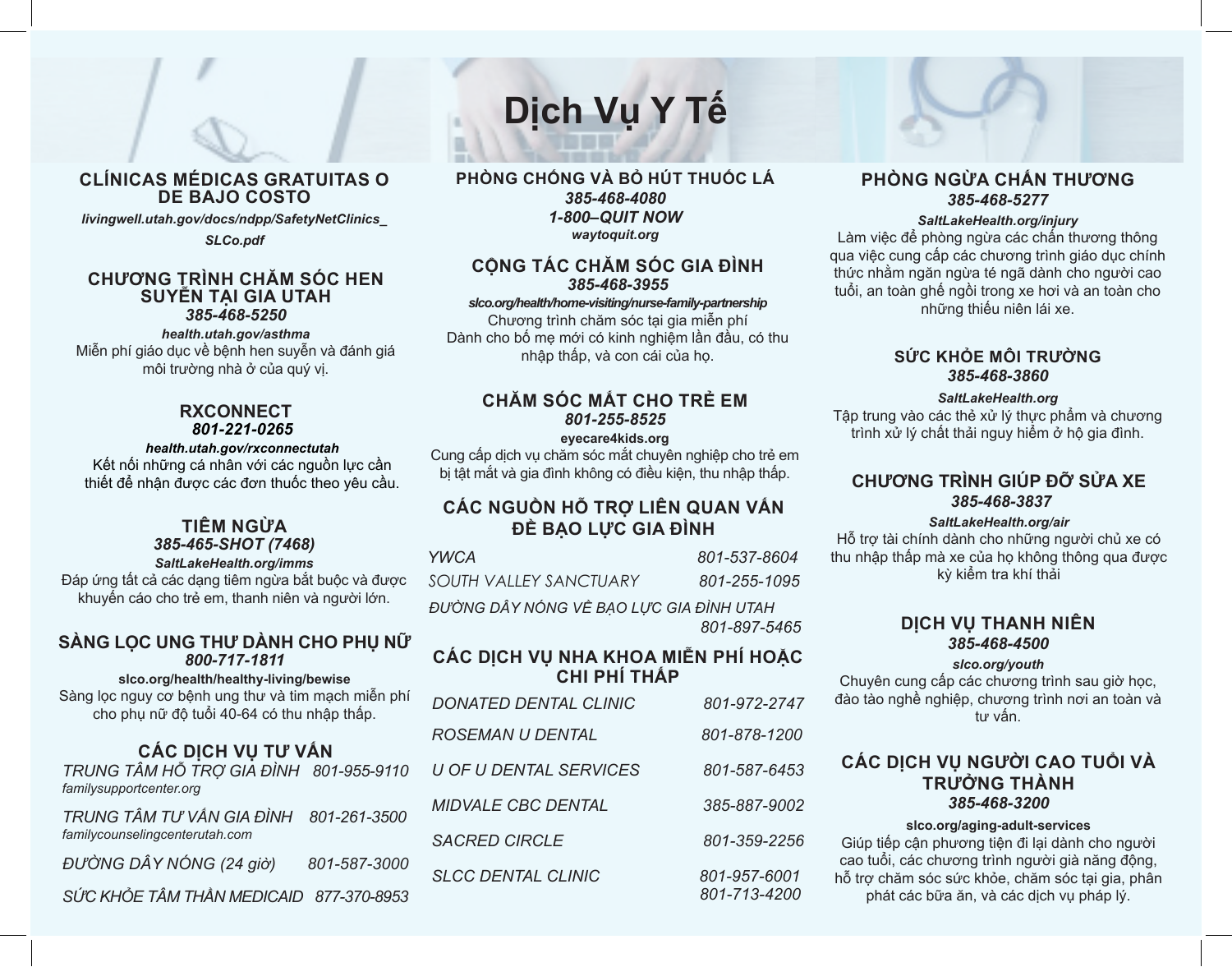**المجتمعية**



موارد مجانية منخفضة التكلفة متاحة في مقاطعة سولت ليك ف



لألحداث الصحية والمعلومات يمكنك الوصول إلينا من خالل



@SaltLakeHealth

**الفصول الدراسية واألدوات الموارد الغذائية التعليمية**

**USU EXTENSION** *801-797-2200 extension.usu.edu* توفير فصول وبرامج مجانية منخفضة التكلفة بشأن الغذاء، والأسرة، والتمويل، والمنزل

**إدارة الصحة بوالية يوتاه فصول المعيشة الجيدة** *1-888-222-2542 livingwell.utah.gov* فصول تعليمية بشأن الصحة مجانية ومنخفضة التكلفة لمعرفة كيفية إدارة الحاالت المزمنة

> **المعيشة الصحية SLCo إدارة الصحة في** *385-468-5339 healthpromotion@slco.org SaltLakeHealth.org/living* المعلومات العامة بشأن المعيشة الصحية

> > **يونايتد واي بشمال يوتاه** *2-1-1*

*211utah.org* تزود الأفراد بطرق للحصول على المُساعدة وتقديم المساعدة. يُمكن لألفراد طلب االتصال بالموارد الصحية والبشرية التي يحتاجونها، إلى جانب إيجاد فرص تطوع قيمة

### **YMCA بشمال يوتاه** *1-877-690-9622*

*ymcautah.org* توفير برامج مجانية منخفضة التكلفة، ومخيمات وفصول لألطفال .والبالغين لخلق أطفال أقوياء، وأسر قوية، ومجتمعات قوية متاح المساعدات المالية

### **برنامج يوتاه لألعمال المجتمعية** *1-877-690-9622*

*utahca.org* ُ توفير مساعدات اإلسكان، والمرافق، والغذاء، والمياه، والتعليم للمجتمعات منخفضة الدخل

**النساء، والرضع، واألطفال(WIC(** *801-941-5437 SaltLakeHealth.org/wic* برنامج تغذية يُساعد النساء الحوامل، والأمهات الجدد، واألطفال الصغار على تناول طعام جيد والحفاظ على الصحة الجيدة

**برنامج مساعدات التغذية التكميلية(SNAP( 1-866-526-3663** *fns.usda.gov*  المزايا الفيدرالية للمواطنين منخفضي الدخل التي توفر المال من أجل الغذاء

**غرف الطعام**

*utahfoodbank.org/find-a-pantry* تزويد السكان المحليين الذين يعانون من الجوع وعدم كفاية الغذاء

**برامج بنك الغذاء بوالية يوتاه** *utahfoodbank.org/programs* ُ هي برامج موجهة تجاه مساعدة كبار السن واألطفال الذين يواجهون الجوع وعدم تأمين الطعام

### **الوجبات على عجالت 385-468-3200**

*slco.org/aging-adult-services/meals-on-wheels* ُ توصيل وجبات منتصف النهار المغذية إلى لكبار السن الملتزمين بالمنزل من االثنين وحتى الجمعة )يتم توصيل وجبات عطلة نهاية الأسبوع يوم الخميس والجمعة). متاح وجبات ذات حميات غذائية خاصة

> **وجبات مركز كبار السن 385-468-3200**

*slco.org/aging-adult-services/senior-centers* ه ُ ي برامج موجهة تجاه مساعدة كبار السن الذين يواجهون الجوع وعدم تأمين الطعام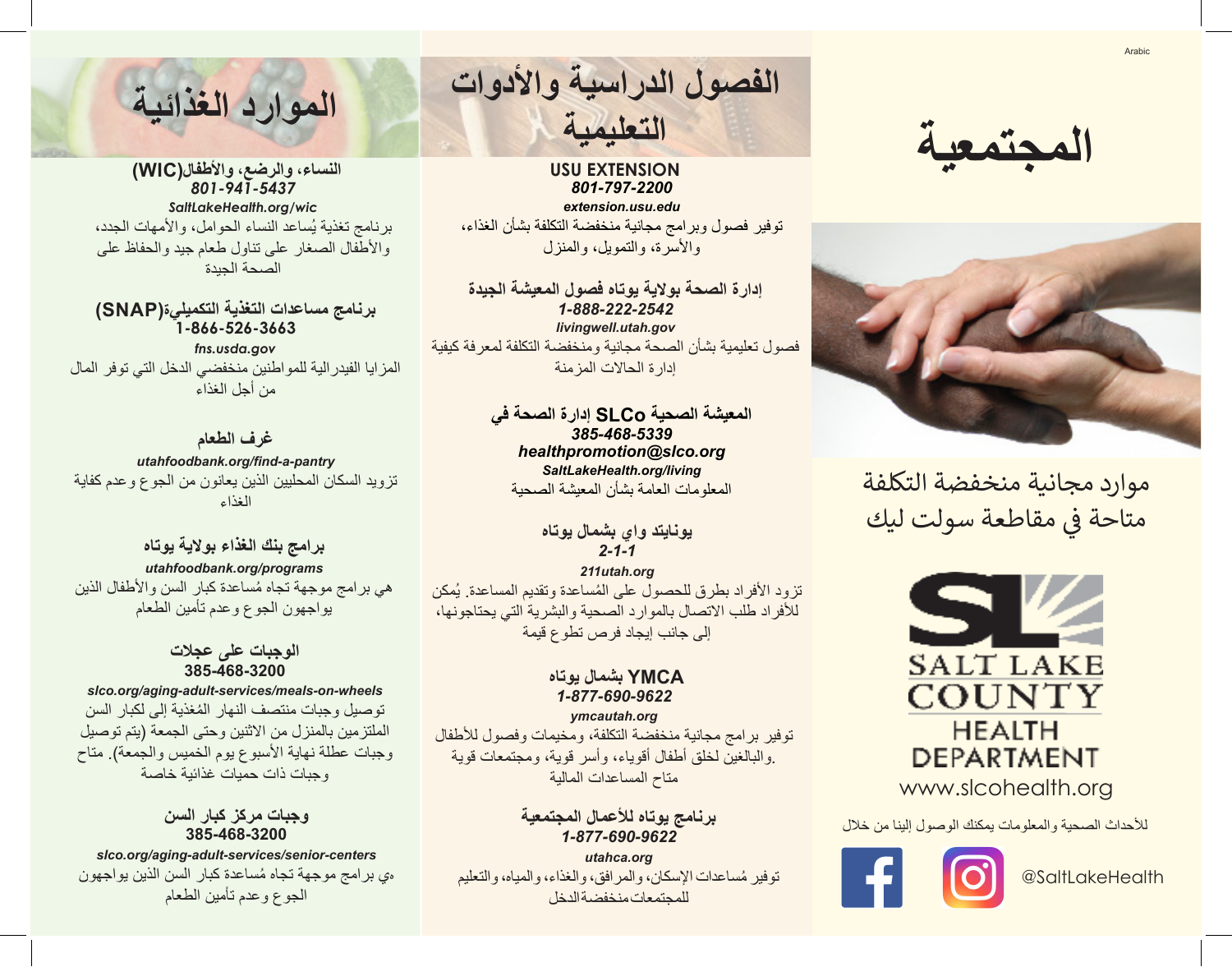**الخدمات الصحية**

**منع التبغ واإلقالع عنه** *385-468-4080 1-800–QUIT NOW waytoquit.org*

**شراكة التمريض واألسرة** *385-468-3955*

*slco.org/health/home-visiting/nurse-family-partnership* برنامج زيارات التمريض المجانية المنزلية للمرة األولى، للوالدين منخفضي الدخل وأطفالهم

### **رعاية العيون لألطفال** *801-255-8525* **eyecare4kids.org** ،لخدلا يضفخنمل ةيفارتحا نويع ةياعر رفوُت

### **موارد العنف المنزلي**

**لخدمات طب األسنان المجانية أو منخفضة التكلفة** *DONATED DENTAL CLINIC 801-972-2747 ROSEMAN U DENTAL 801-878-1200 U OF U DENTAL SERVICES 801-587-6453 MIDVALE CBC DENTAL 385-887-9002 SACRED CIRCLE 801-359-2256 SLCC DENTAL CLINIC 801-957-6001 801-713-4200 YWCA Shelter 801-537-8604 SOUTH VALLEY SANCTUARY 801-255-1095 UTAH DOMESTIC VIOLENCE HOTLINE 801-897-5465*

**الوقاية من اإلصابات** *385-468-5277 SaltLakeHealth.org/injury* تعمل على منع اإلصابات من خالل تقديم برامج تعليمية ُ رسمية مخصصة لوقاية المواطنين كبار السن، وسالمة مقاعد السيار ات، وسلامة السائقين المُر اهقين

**الصحة البيئية** *385-468-3860 SaltLakeHealth.org* تُركز على بطاقات مُعالج الطعام وبرنامج النفايات الخطرة المنزلية

## *385-468-3837* **ُ برنامج المساعدة في إصالح السيارات** ةمورحملا رسألاو ،يرصبلا لالتعالا يوذ لافطألاو

*SaltLakeHealth.org/air* ُ المساعدات المالية لمنخفضي الدخل، ومالكي المركبات الذين ُخفق مركباتهم في اختبارات االنبعاثات ت

> **خدمات الشباب** *385-468-4500 slco.org/youth*

ُمتخصصة في برامج ما بعد المدرسة، والتدريب أثناء العمل، وبرامج المكان اآلمن، وتقديم االستشارات

### **خدمات الشيخوخة وكبار السن** *385-468-3200*

### **slco.org/aging-adult-services**

ُوفر إمكانية وصول لوسائل المواصالت لكبار السن، وبرامج ت الشيخوخة النشطة، ودعم مقدمي الرعاية، والرعاية المنزلية، وتقديم الوجبات، والخدمات القانونية

**عيادات طبية مجانية أو منخفضة التكلفة** *livingwell.utah.gov/docs/ndpp/SafetyNetClinics\_ SLCo.pdf*

> **برنامج والية يوتاه لزيارة مرضى الربو** *385-468-5250*

*health.utah.gov/asthma* تعليم مجاني بشأن مرض الربو والتقييم البيئي لمنزلك

### **RXCONNECT** *801-221-0265*

*health.utah.gov/rxconnectutah*

يربط األفراد بالموارد الضرورية للحصول على الوصفات الدوائية المطلوبة

**التطعيمات** *385-465-SHOT (7468) SaltLakeHealth.org/imms* يربط الأفراد بالموارد الضرورية للحصول على الوصفات الدوائية المطلوبة

> **فحوصات السرطان لدى النساء** *800-717-1811*

**slco.org/health/healthy-living/bewise** فحوصات مجانية لمخاطر اإلصابة بالسرطان والقلب والأوعية الدموية للنساء ذوات الدخل المنخفض اللواتي تتراوح أعمارهن بين 40 و 64 ً عاما

### **خدمات االستشارات**

| 801-955-9110<br>familysupportcenter.org        | مركز دعم الأسرة               |
|------------------------------------------------|-------------------------------|
| 801-261-3500<br>familycounselingcenterutah.com | مركز استشارات الأسرة          |
| 801-587-3000                                   | خط الأزمات (24 ساعة)          |
| 877-370-895                                    | للصحة الذهنية MEDICAID برنامج |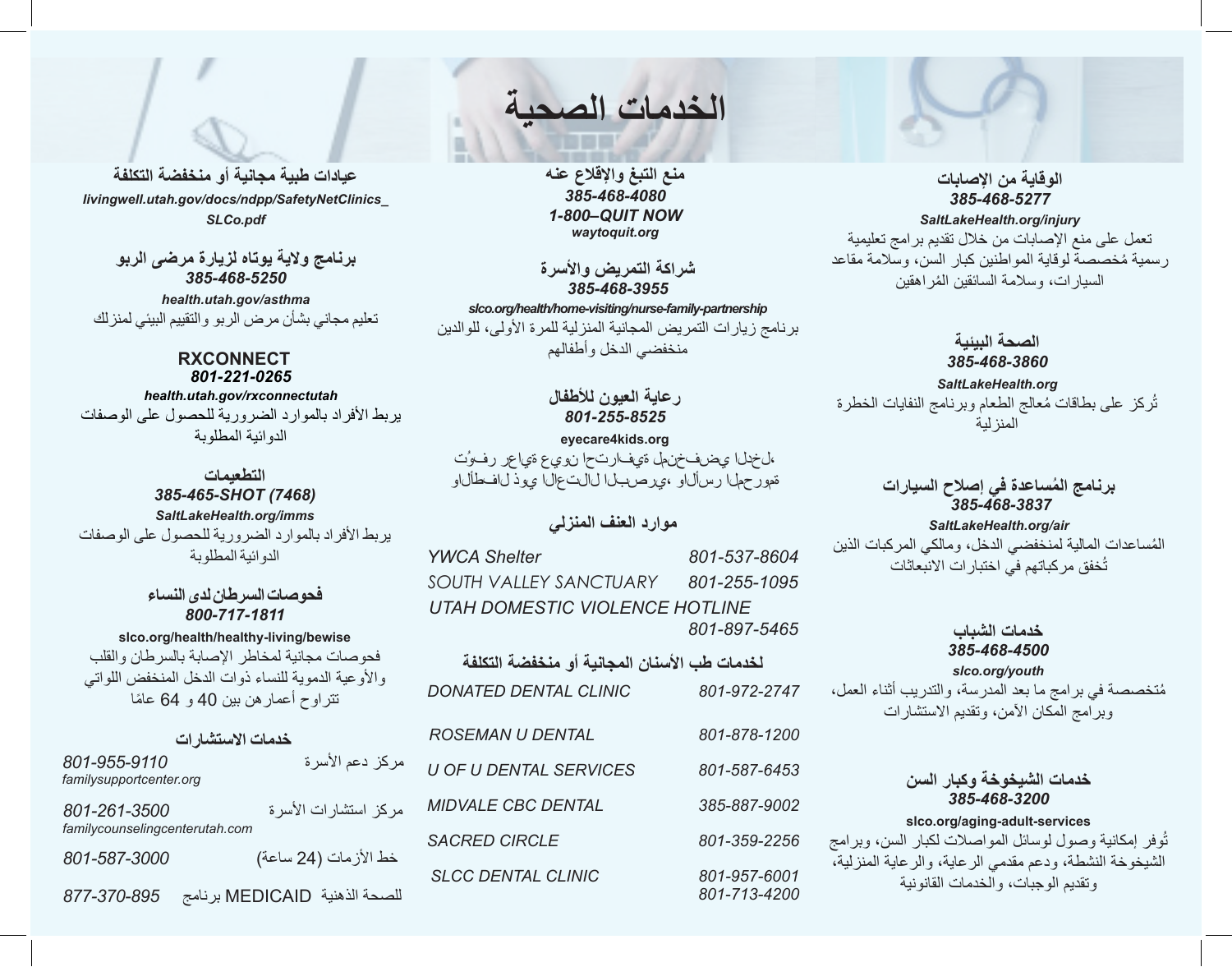## **Recursos Alimentares**

### **MULHERES, BEBÊS & CRIANÇAS (WIC)** *801-941-5437*

### *SaltLakeHealth.org/wic*

Programa nutricional que ajuda mulheres grávidas, mães recentes e crianças pequenas a comer bem e a manterem-se saudáveis.

### **PROGRAMA DE ASSISTÊNCIA DE NUTRIÇÃO SUPLEMENTAR (SNAP) 1-866-526-3663**

### *fns.usda.gov*

Benefício Federal para cidadãos de Baixa renda que fornece dinheiro para comida.

### **BANCO DE ALIMENTOS**

*utahfoodbank.org/find-a-pantry* Servem residentes locais que sofrem de fome e insegurança alimentar

### **BANCOS DE ALIMENTOS DO UTAH**

*utahfoodbank.org/programs* Programas direcionados a ajudar idosos e crianças que sofrem de fome e insegurança alimentar.

### **REFEIÇÕES SOBRE RODAS 385-468-3200**

### *slco.org/aging-adult-services/meals-on-wheels* Entrega refeições para idosos sem mobilidade

de Segunda à Sexta (refeições do fim de semana são entregues às Quintas e Sextas). Dietas especiais estão disponíveis.

### **CENTROS DE REFEIÇÕES PARA IDOSOS 385-468-3200**

*slco.org/aging-adult-services/senior-centers* Programas direcionados a ajudar idosos que sofrem de fome e insegurança alimentar

## **Ferramentas Educacionais**

**EXTENSÃO USU**  *801-797-2200*

*extension.usu.edu*

Fornece aulas e programas sobre comida,família, economia, e o lar gratuitamente e a baixo custo.

### **DEPARTAMENTO DE SAÚDE DO UTAH AULAS DE BEM ESTAR** *1-888-222-2542*

*livingwell.utah.gov* Aulas de Saúde gratuitas e a baixo custo para aprender sobre condições crônicas.

### **DEPTO DE SAÚDE DE SLCo VIDA SAUDÁVEL**  *385-468-5339/healthpromotion@slco.org*

*SaltLakeHealth.org/living* Informação sobre vida saudável.

### **UNITED WAY DO NORTE DO UTAH**  *2-1-1*

*211utah.org*

Fornece formas de dar e receber ajuda. Conectam pessoas com os recursos humanos e de saúde que precisem, assim como oportunidades de voluntariado.

### **YMCA DO NORTE DO UTAH** *1-877-690-9622*

*ymcautah.org*

Fornece programas gratuitos e a baixo custo para crianças e adultos para educar crianças fortes, famílias fortes e comunidades fortes. Assistência financeira disponível.

### **PROGRAMA DE AÇÃO COMUNITÁRIA DO UTAH** *1-877-690-9622*

*utahca.org* Fornece habitação, comida, climatização e assistência educacional para comunidades de baixa renda.

## **Recursos Coomunitários**



Recursos gratuitos e a baixo custo disponíveis em Salt Lake County



www.slcohealth.org Para informações e eventos, siga: